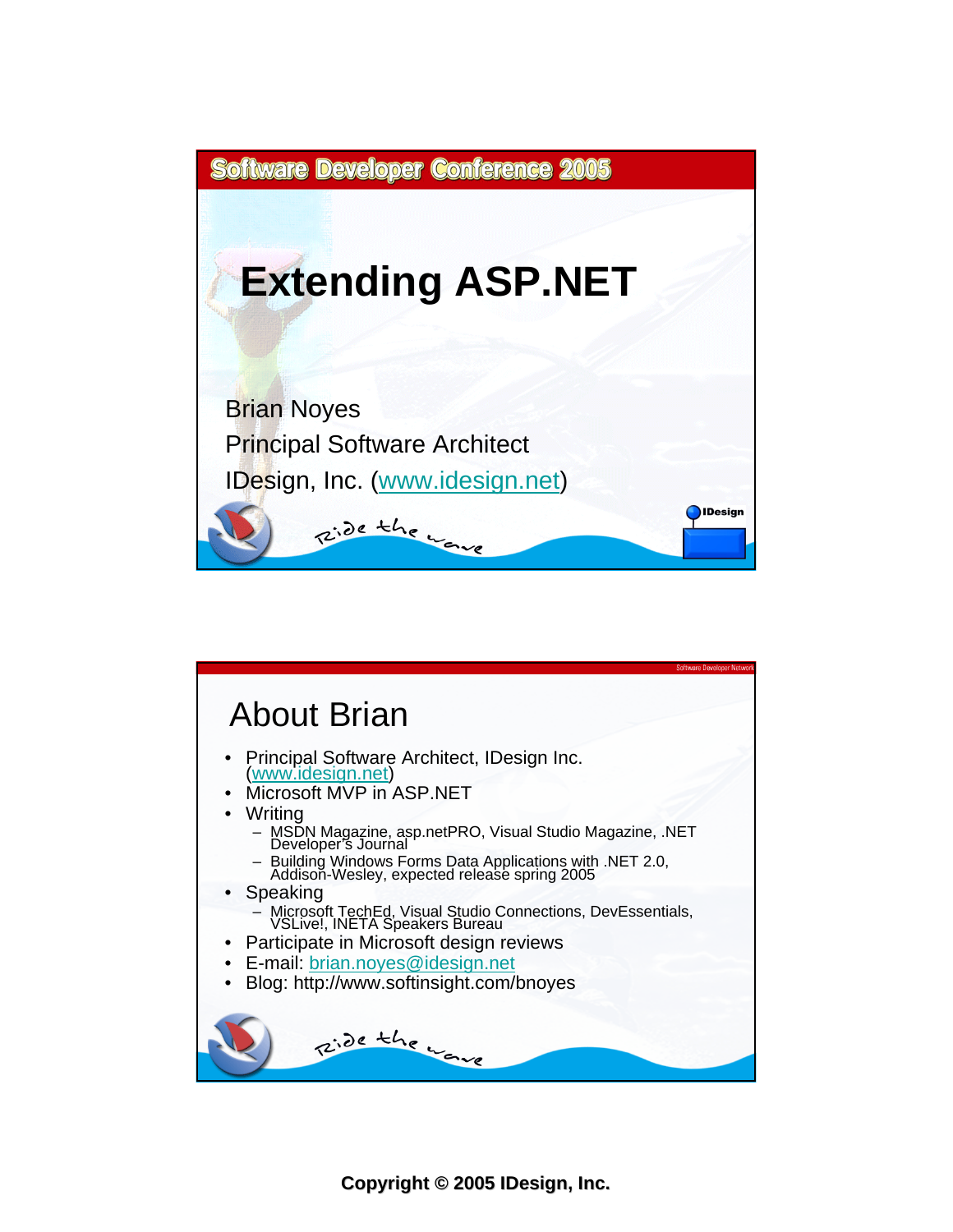

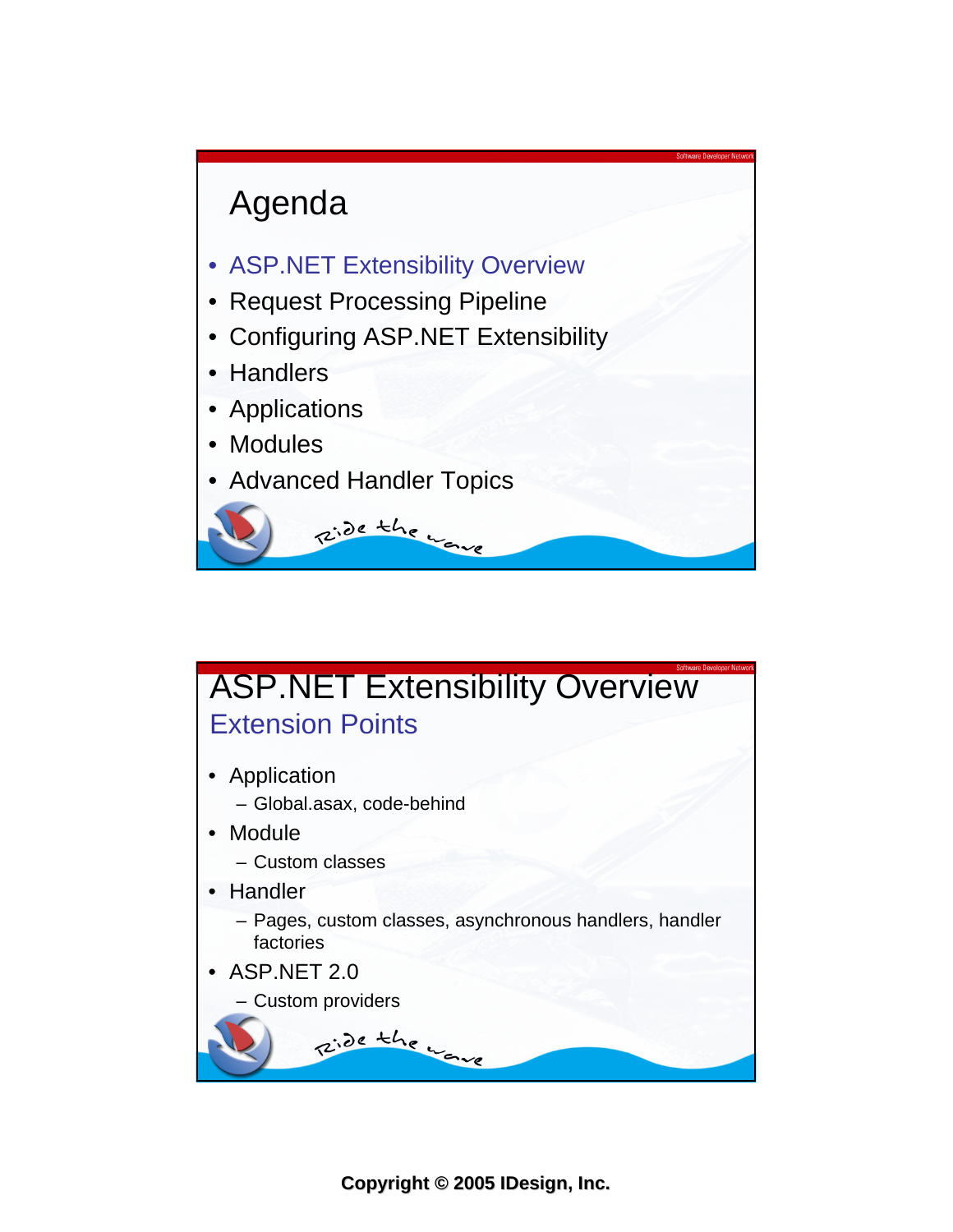

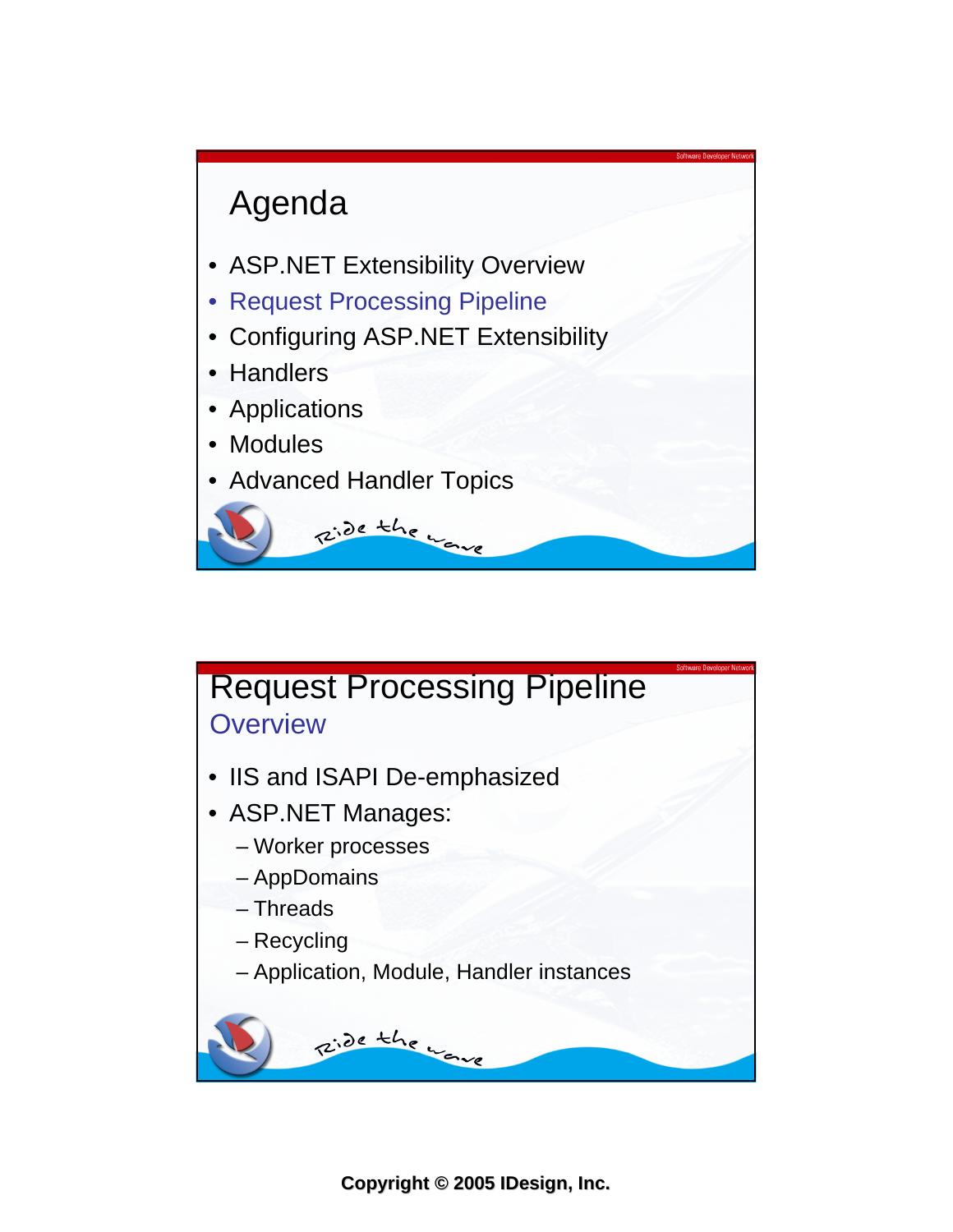

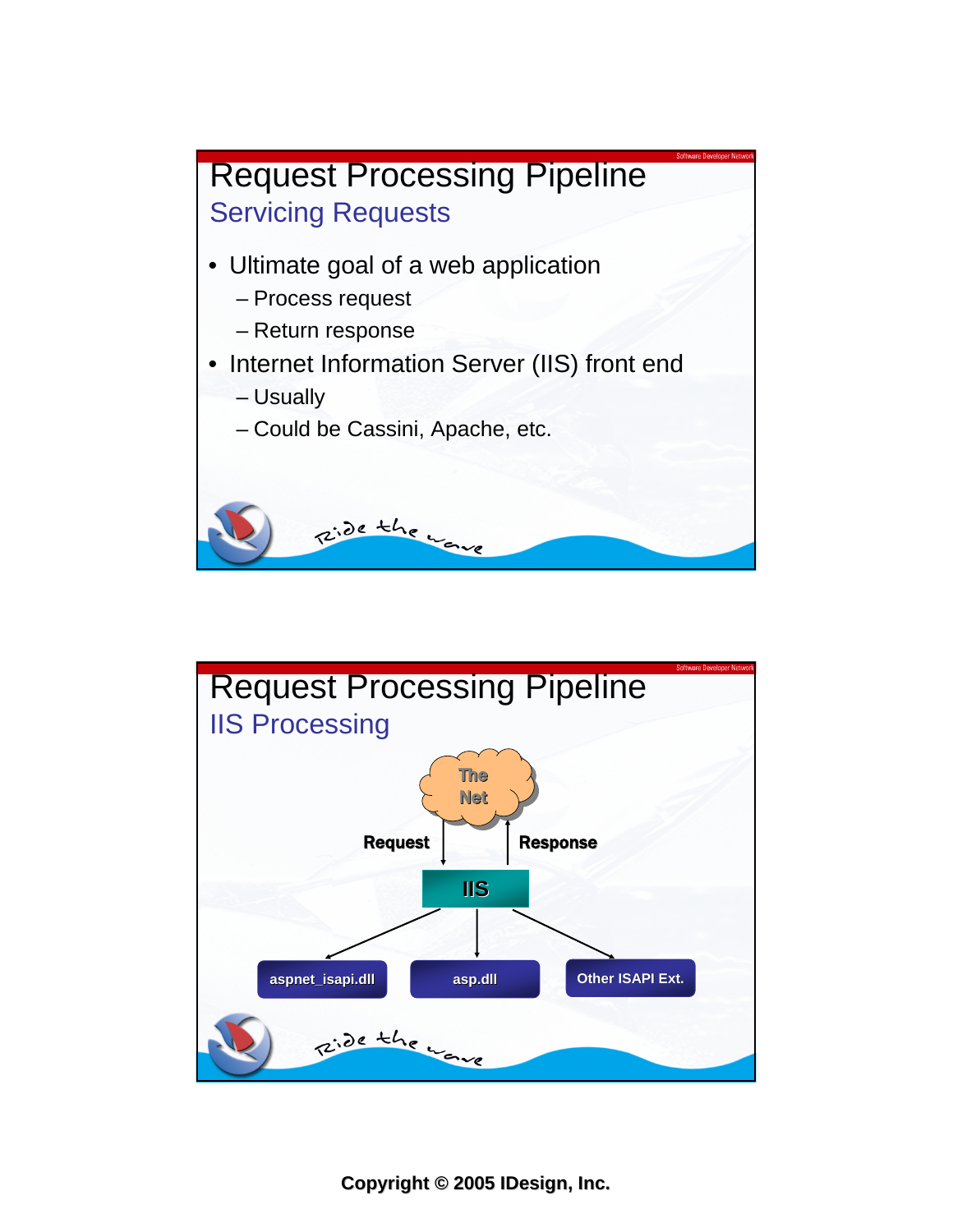

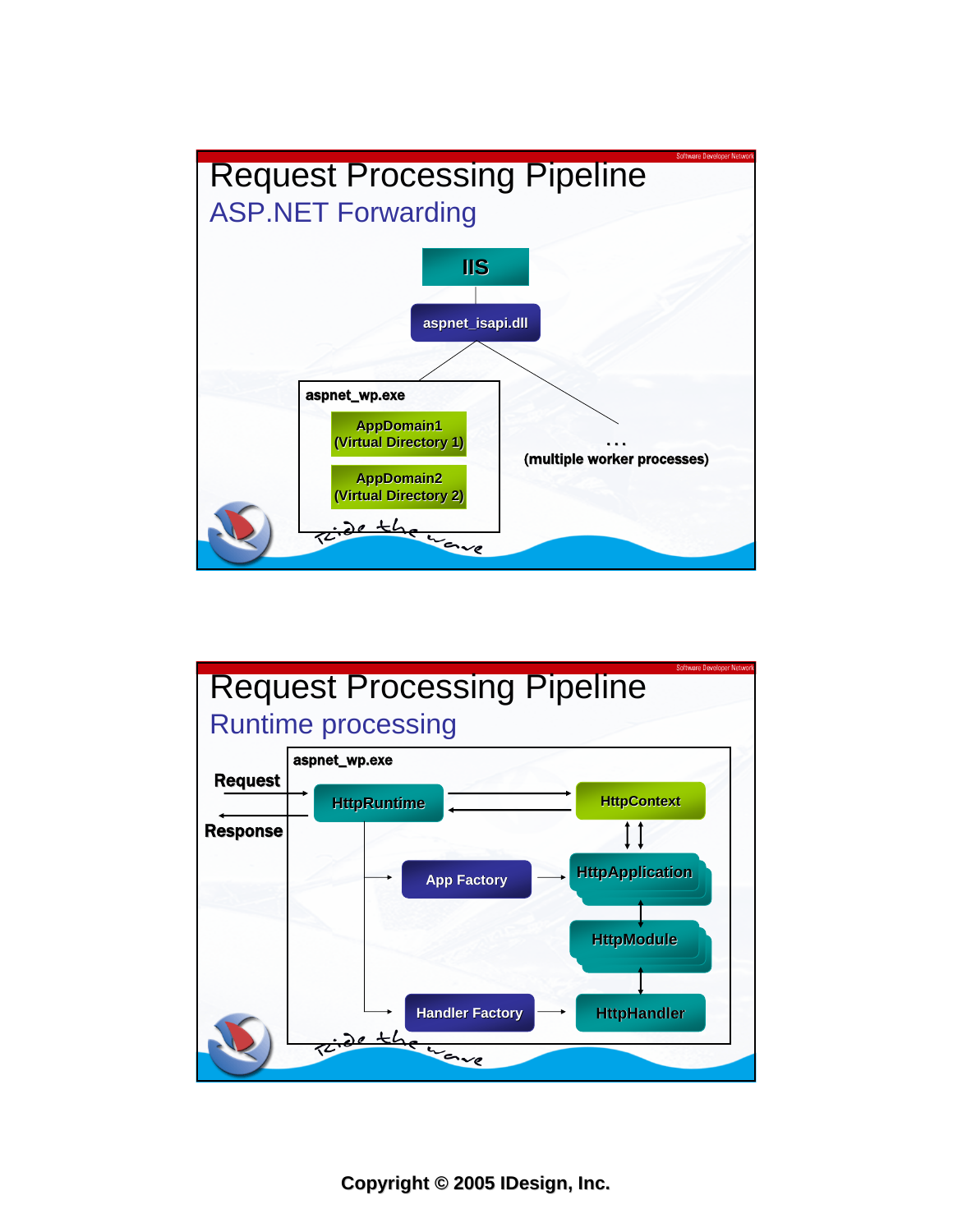

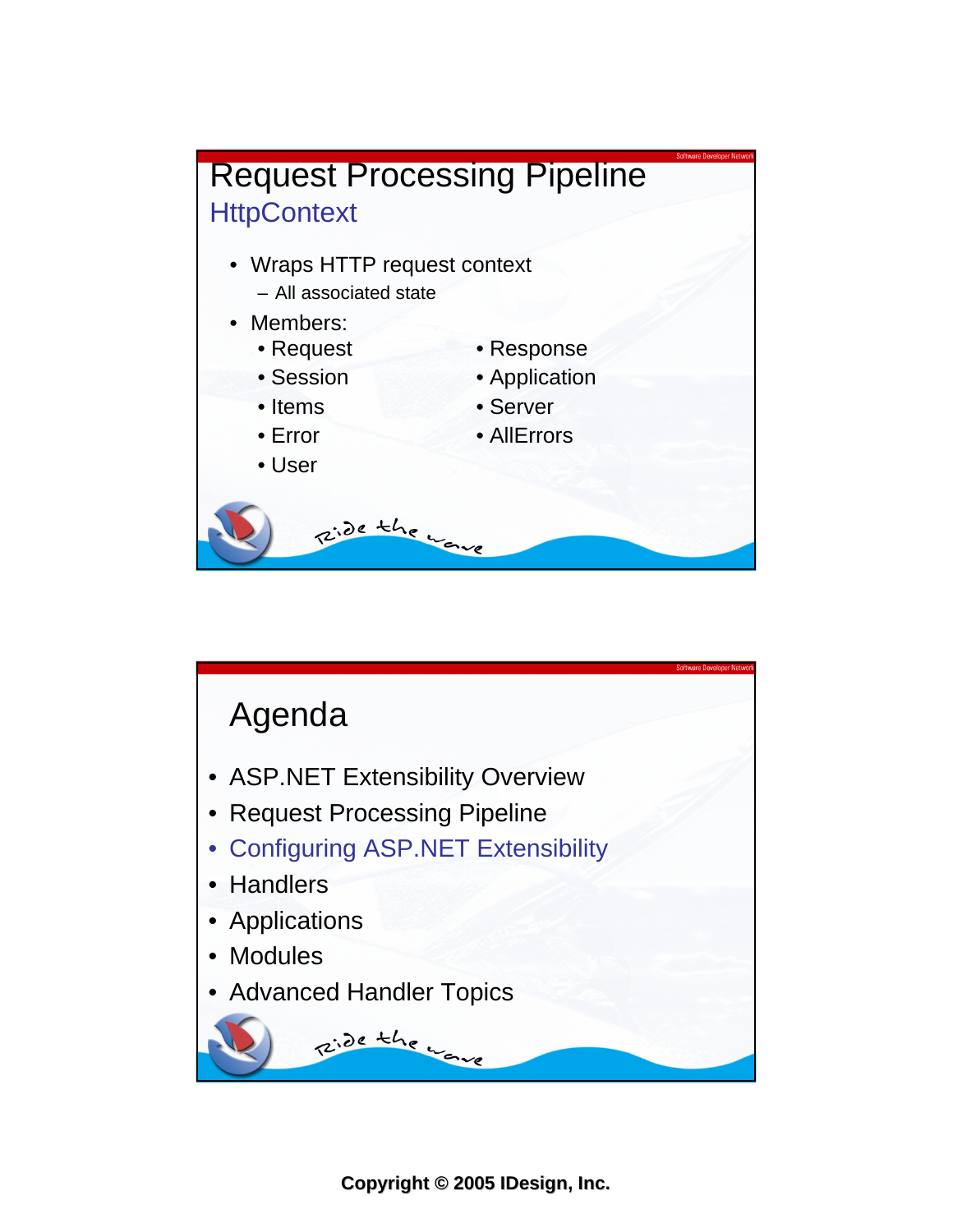



**Copyright Copyright © 2005 IDesign, Inc.**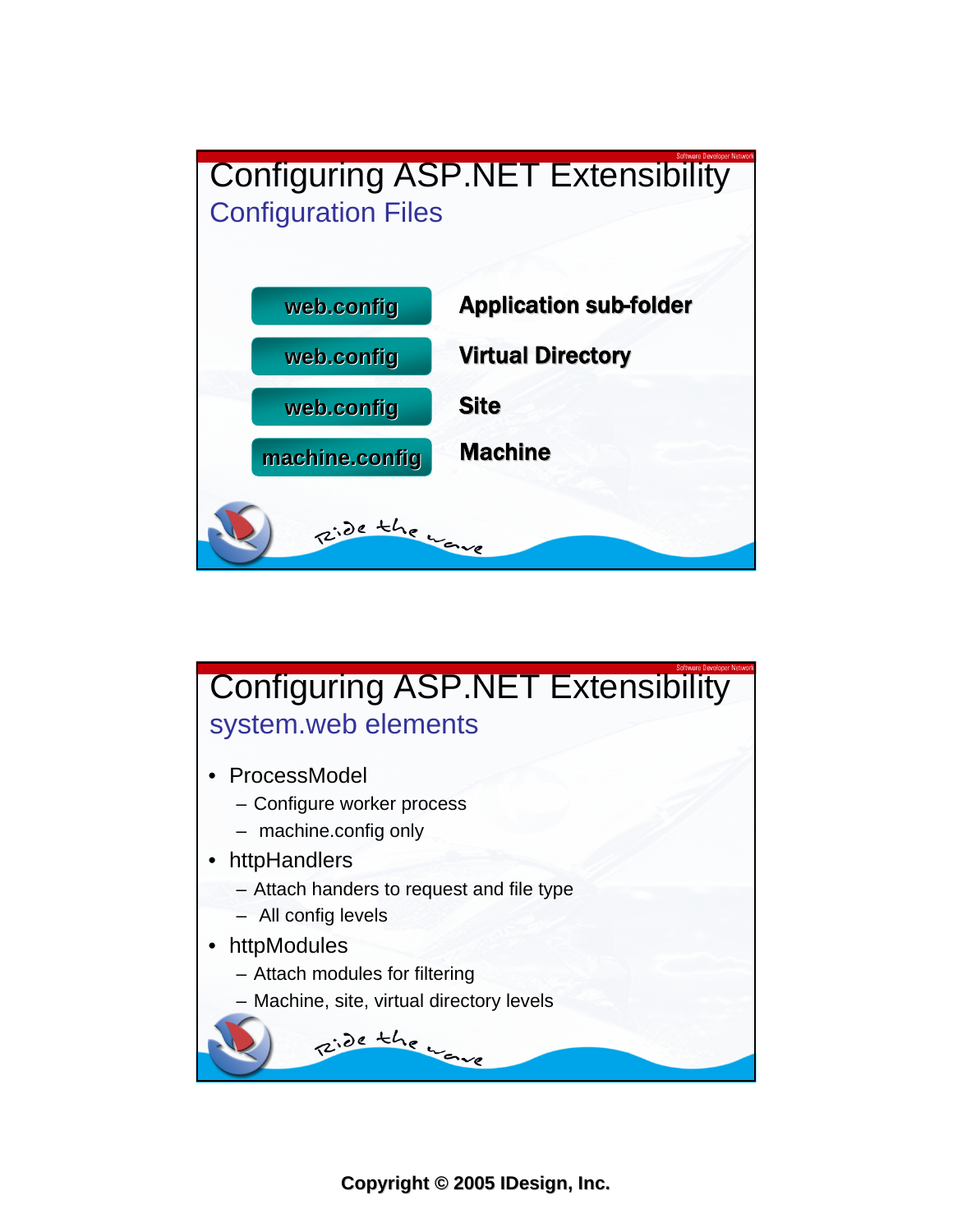

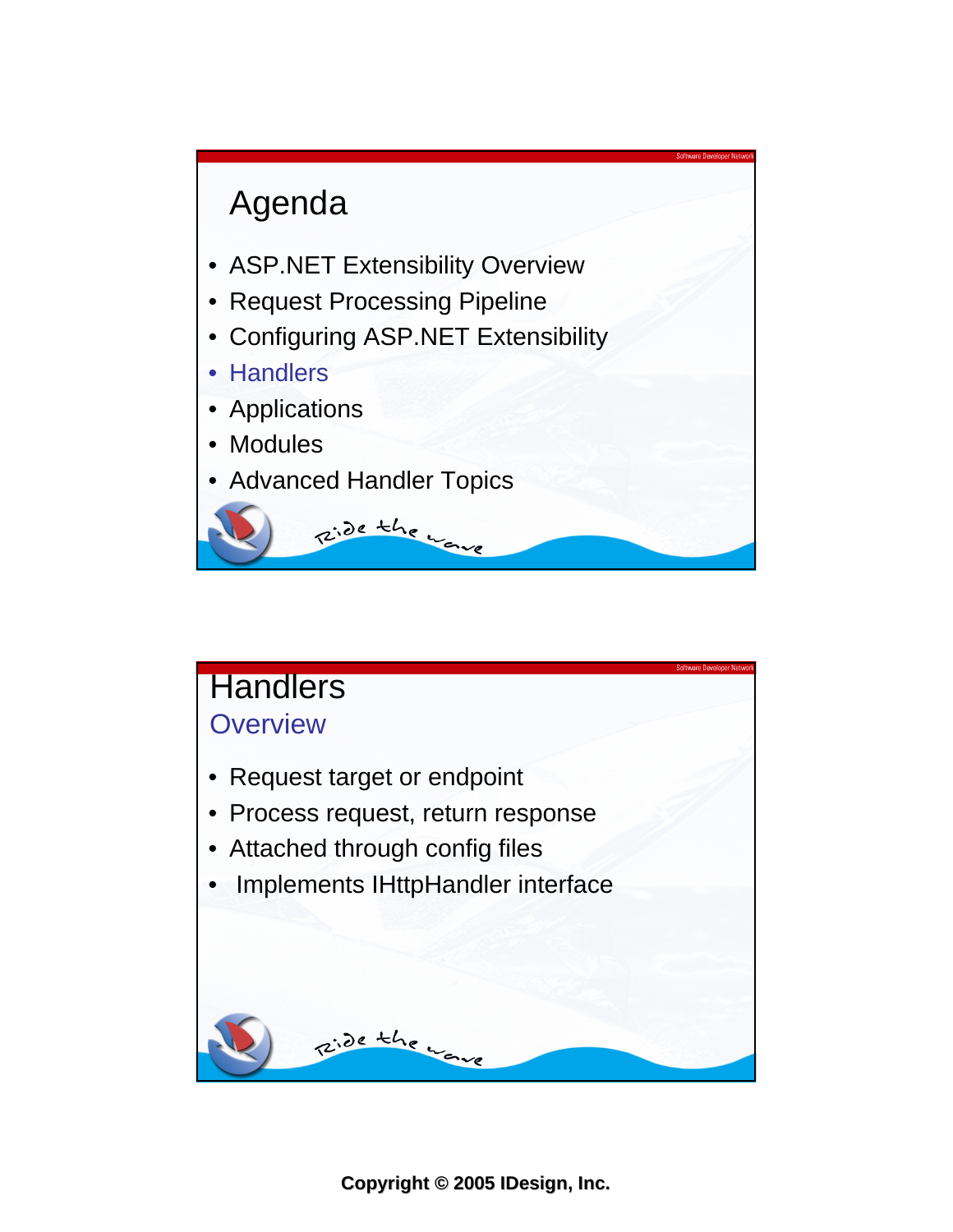

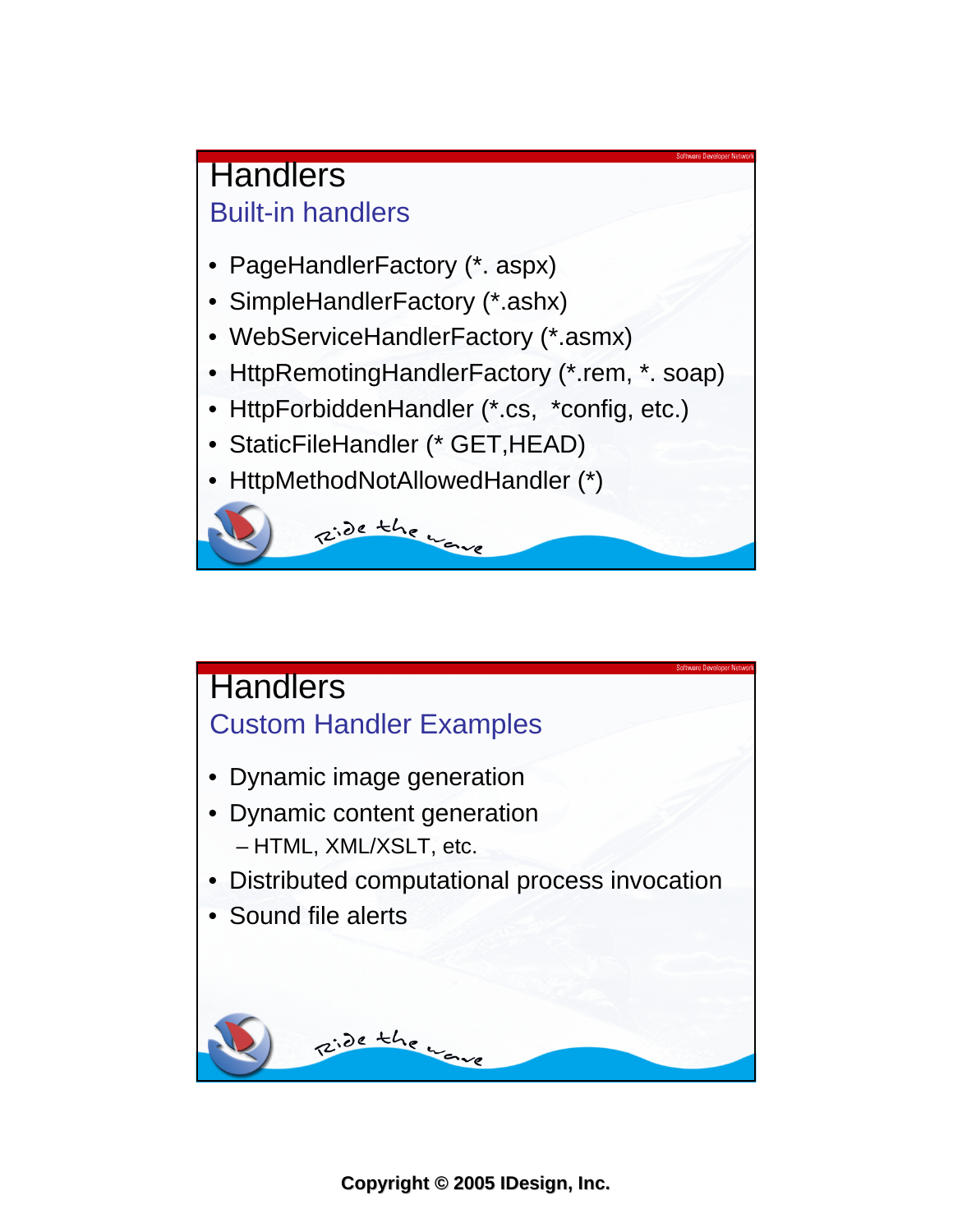

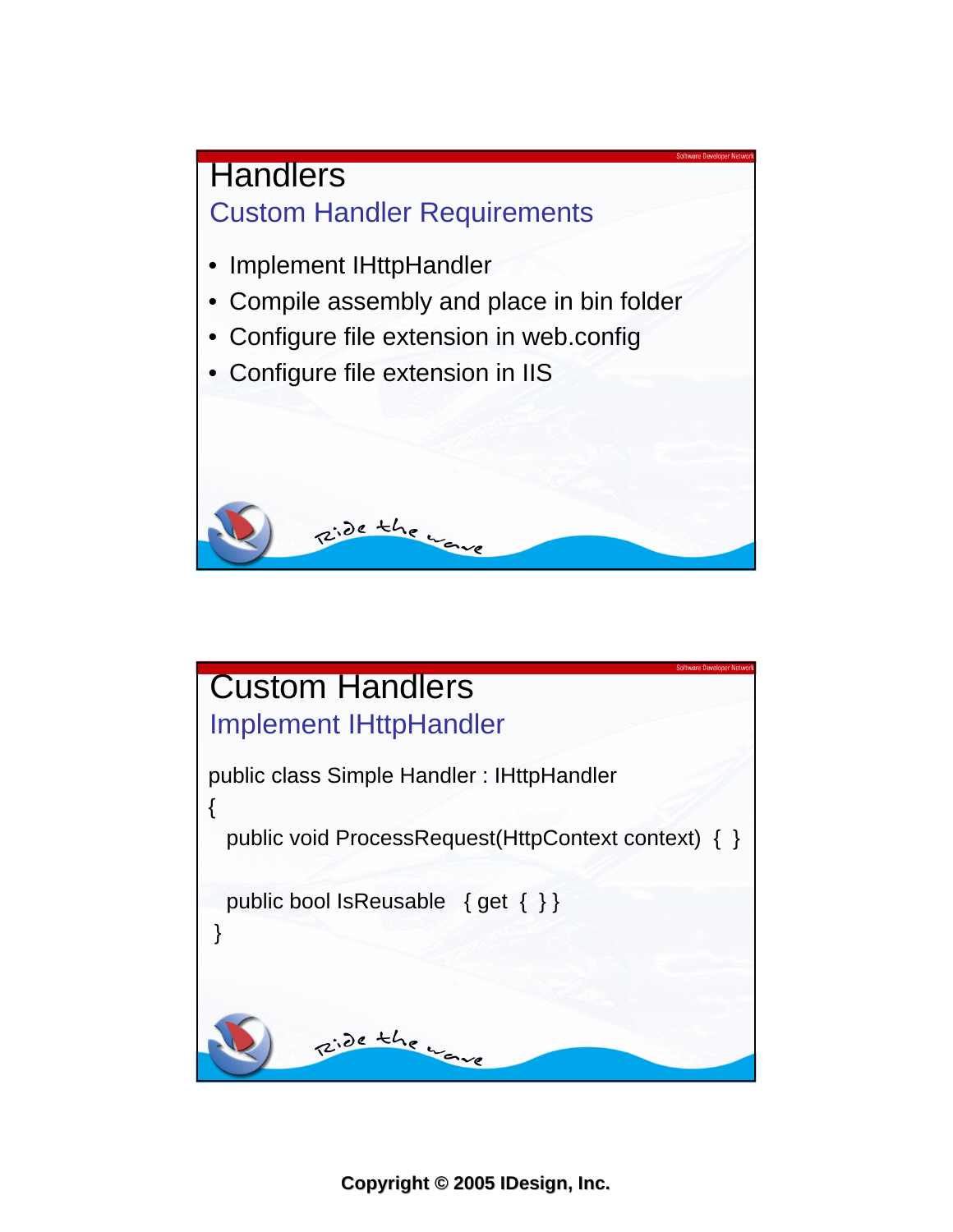

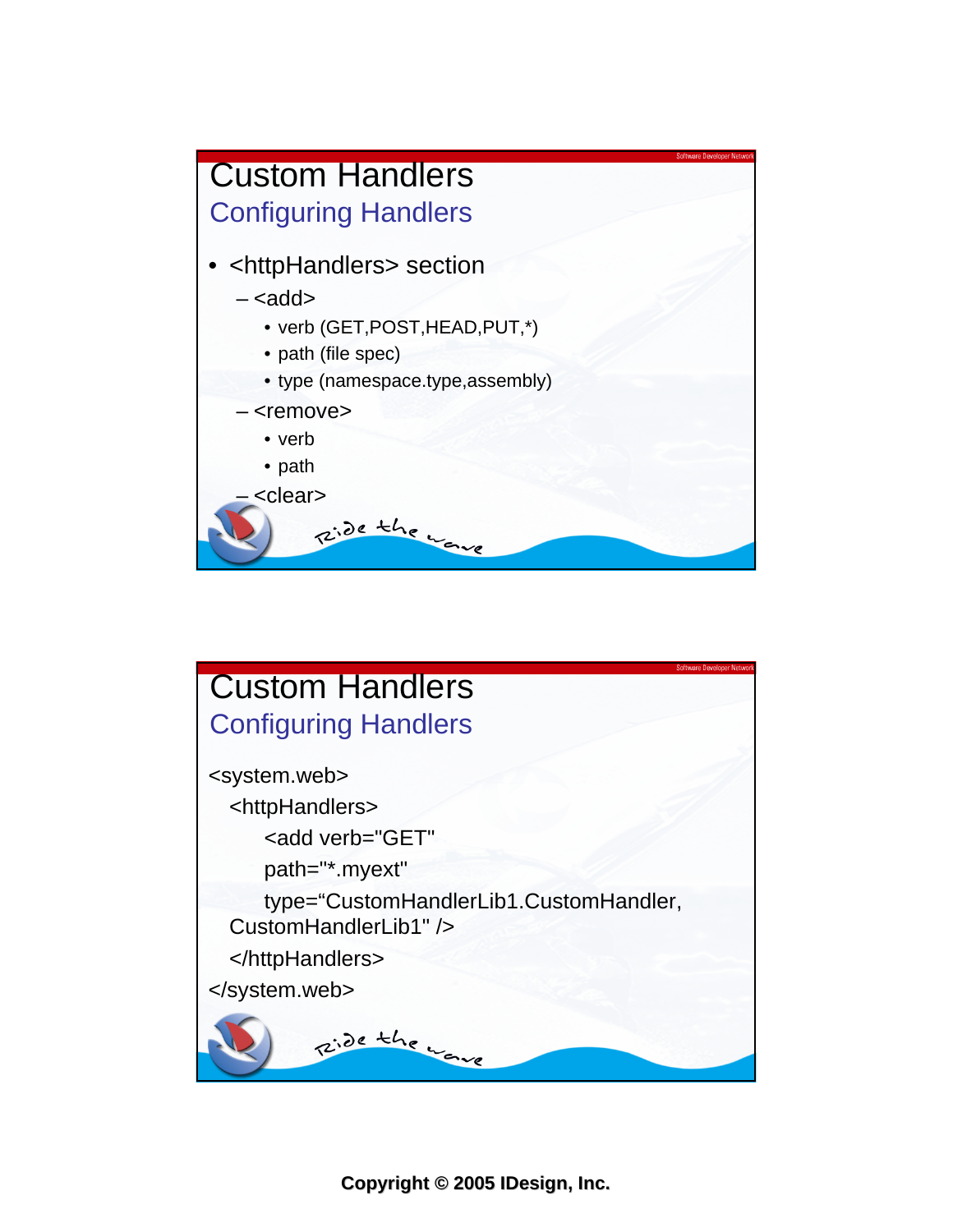

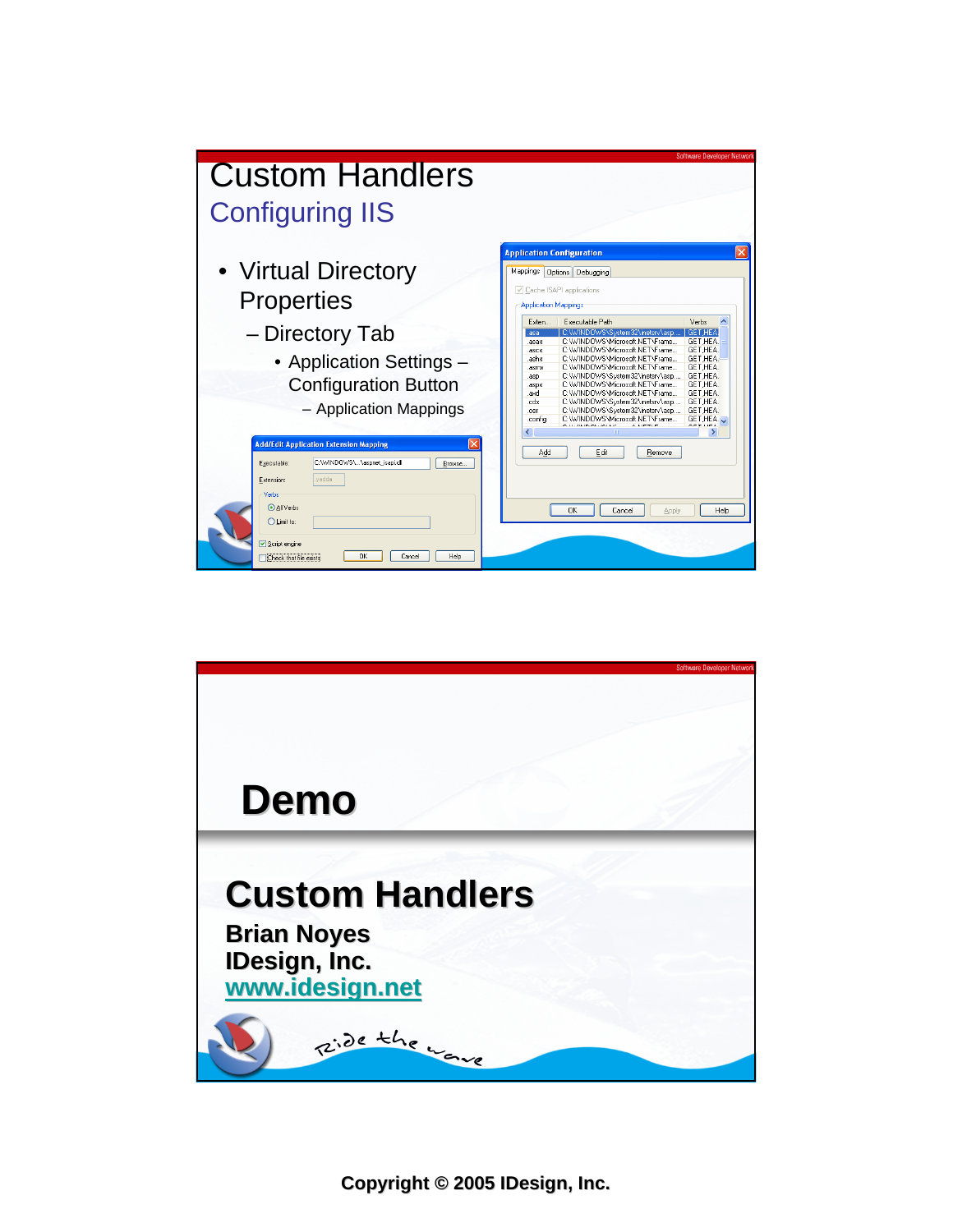

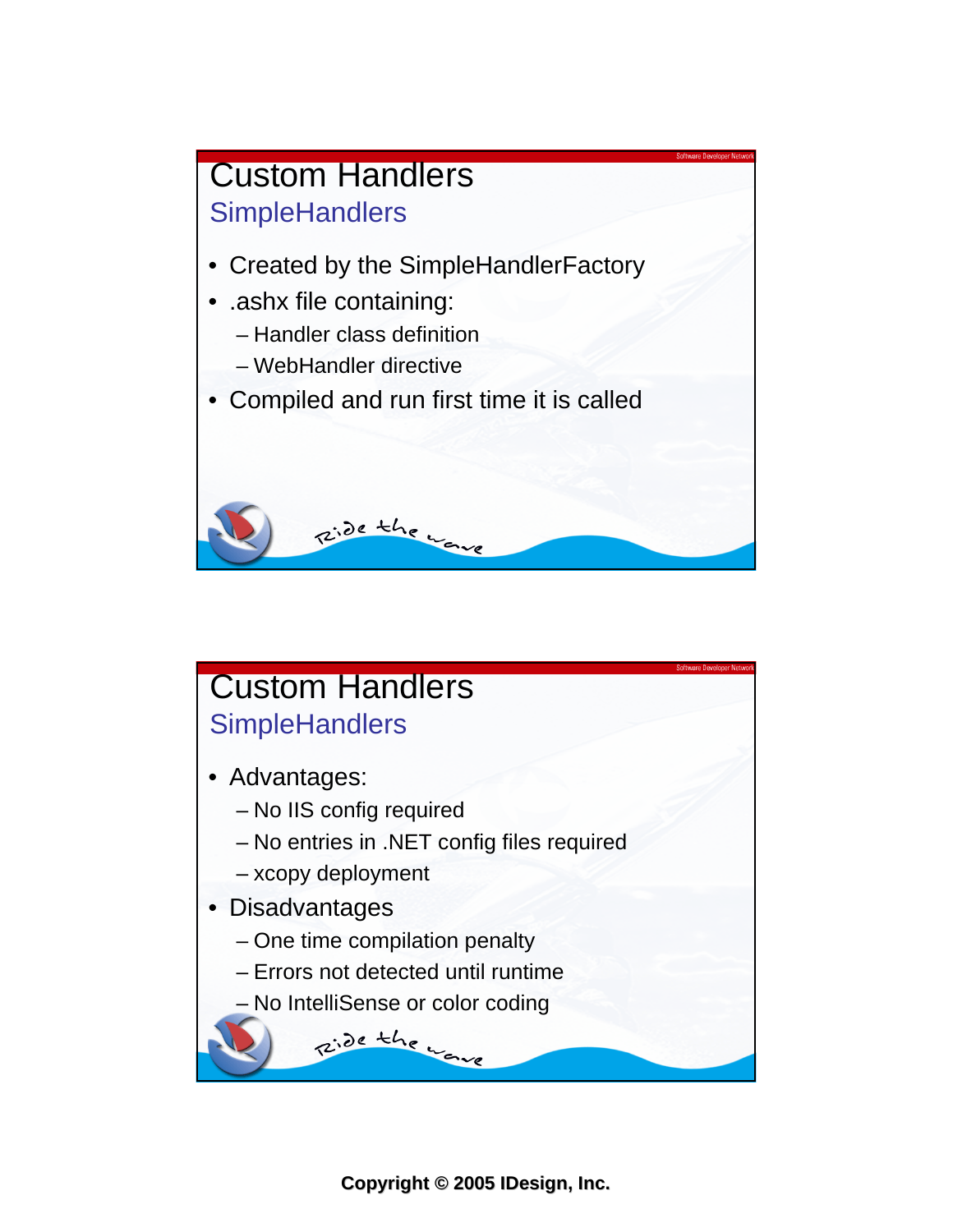

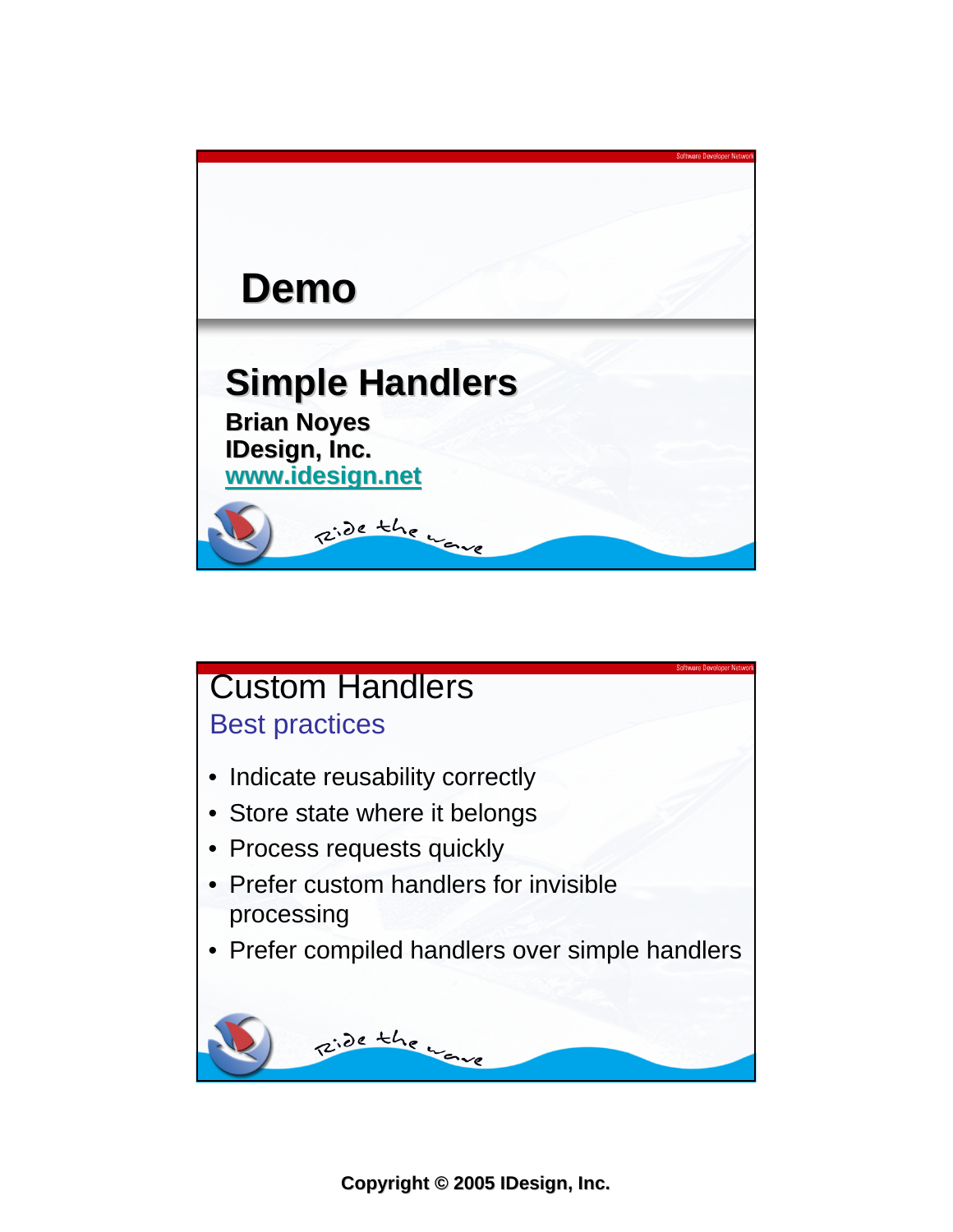

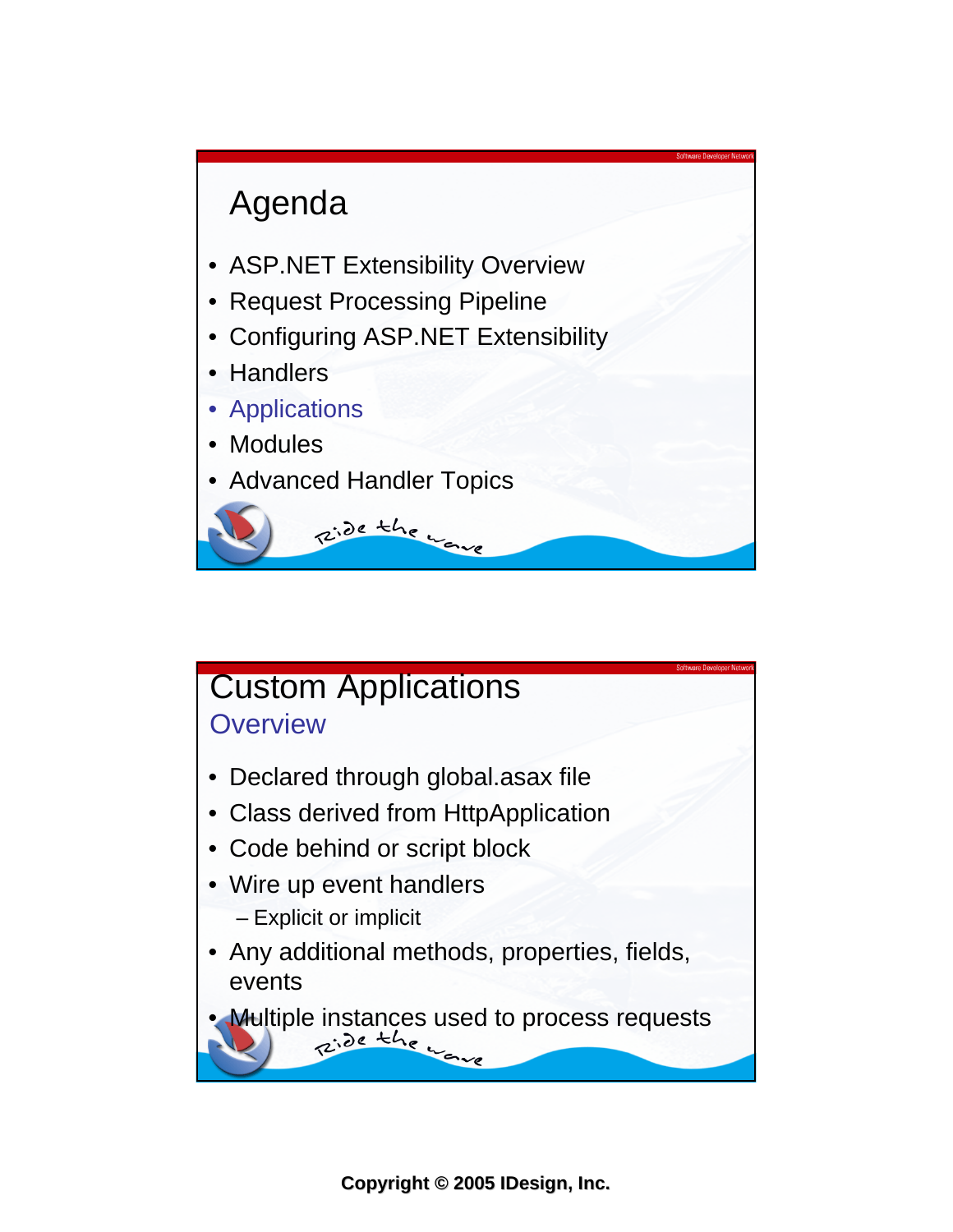

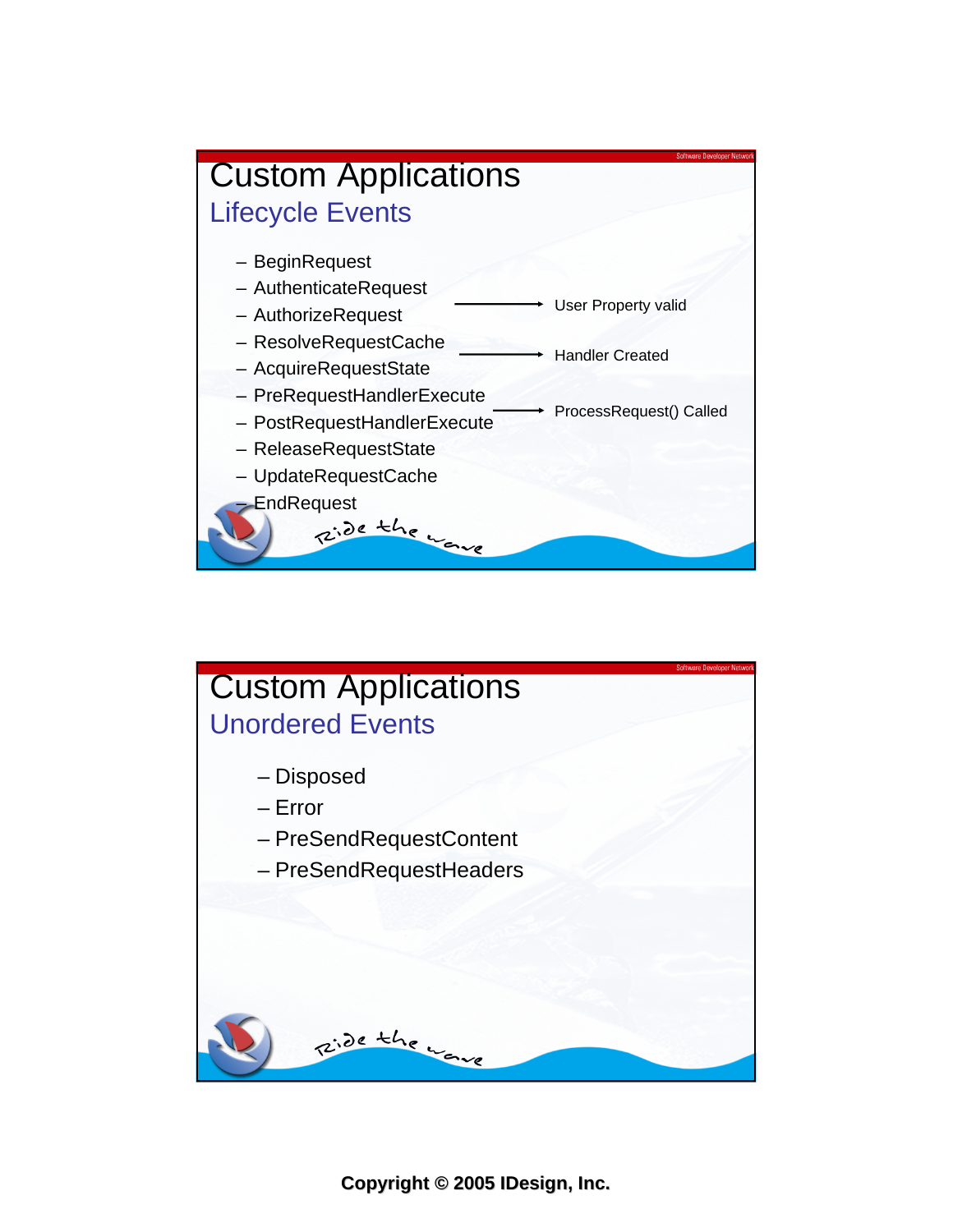

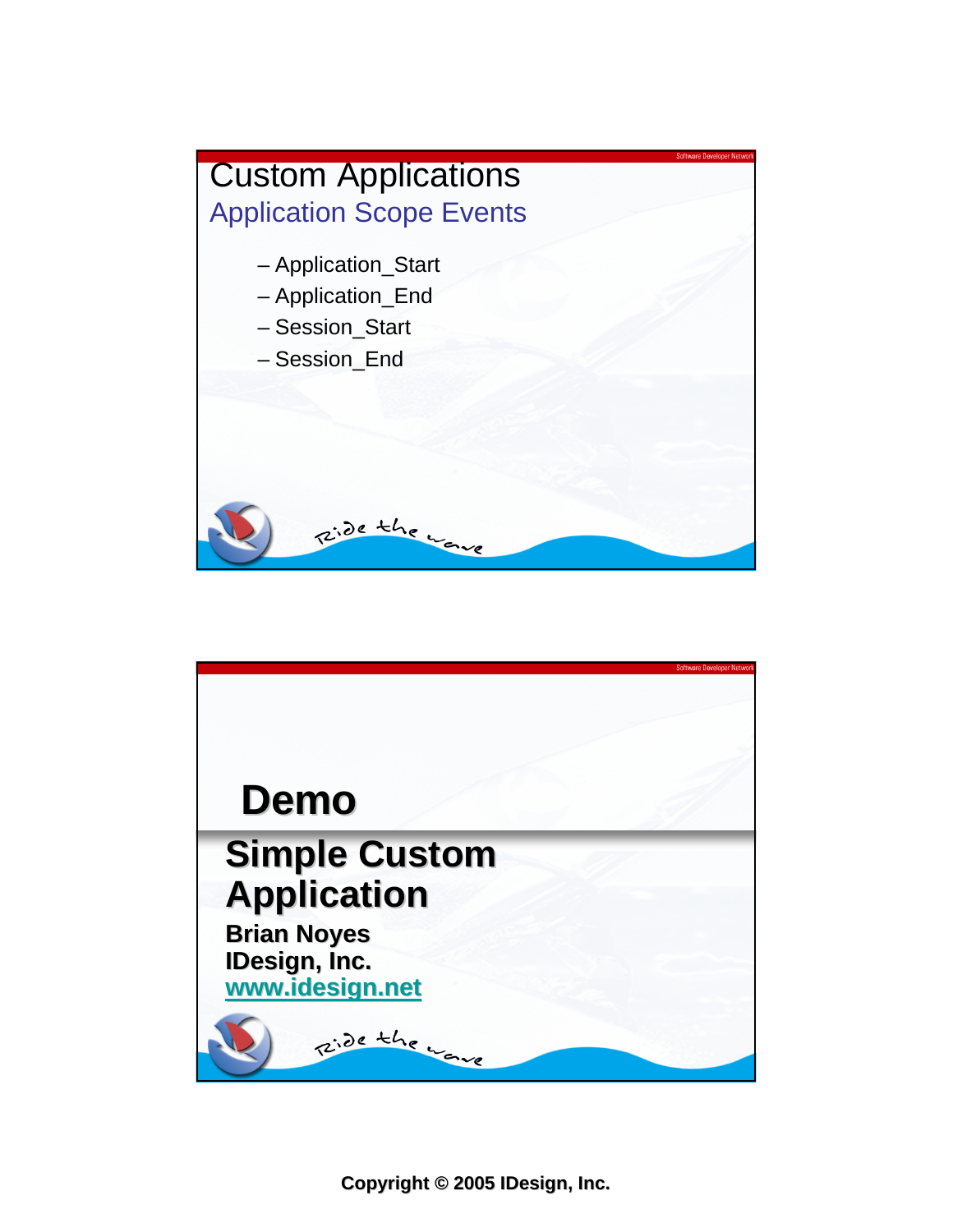

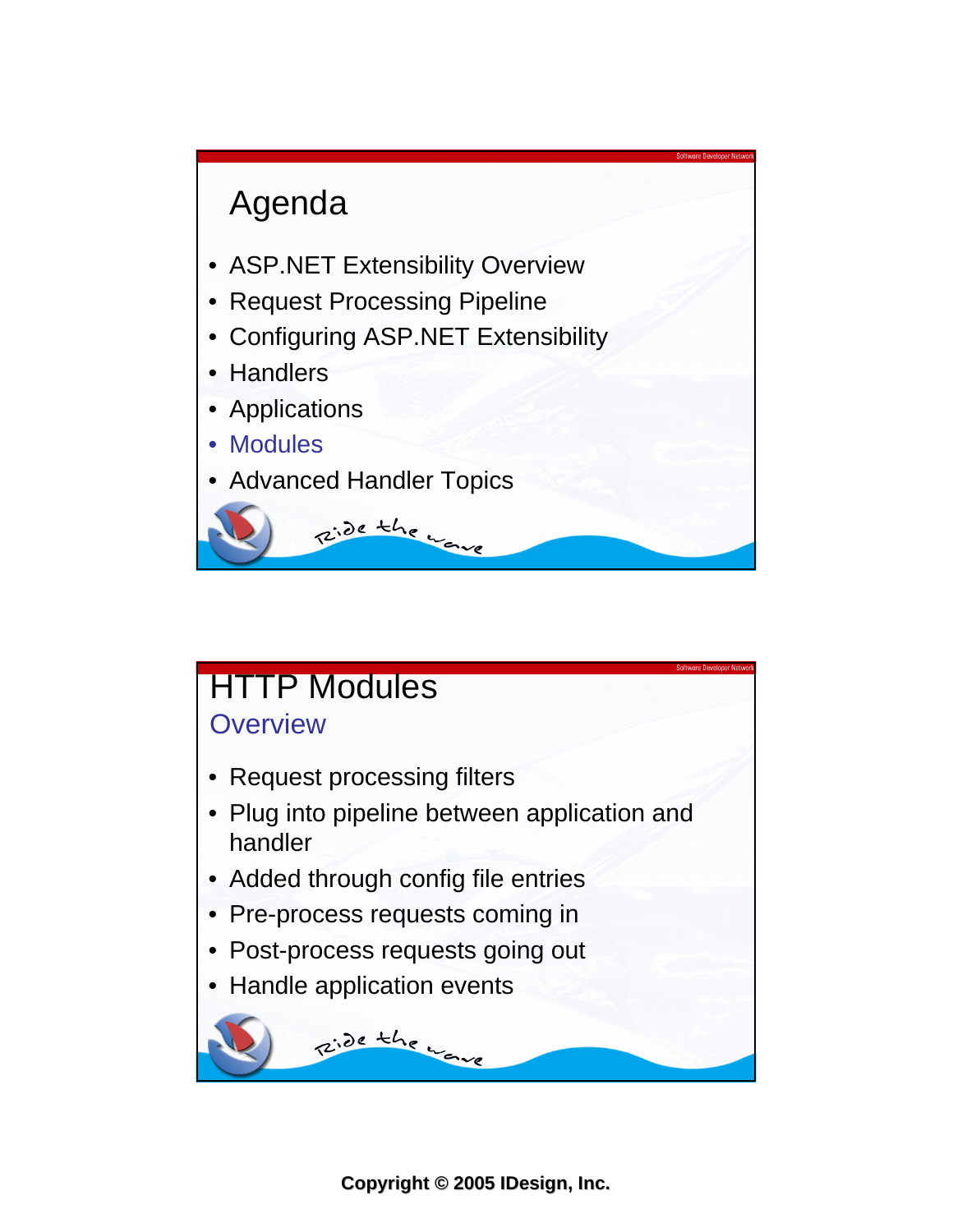## **HTTP Modules** Built-in Modules

- OutputCacheModule
- SessionStateModule
- WindowsAuthenticationModule
- FormsAuthenticationModule
- PassportAuthenticationModule

Ride the wave

- UrlAuthorizationModule
- FileAuthorizationModule

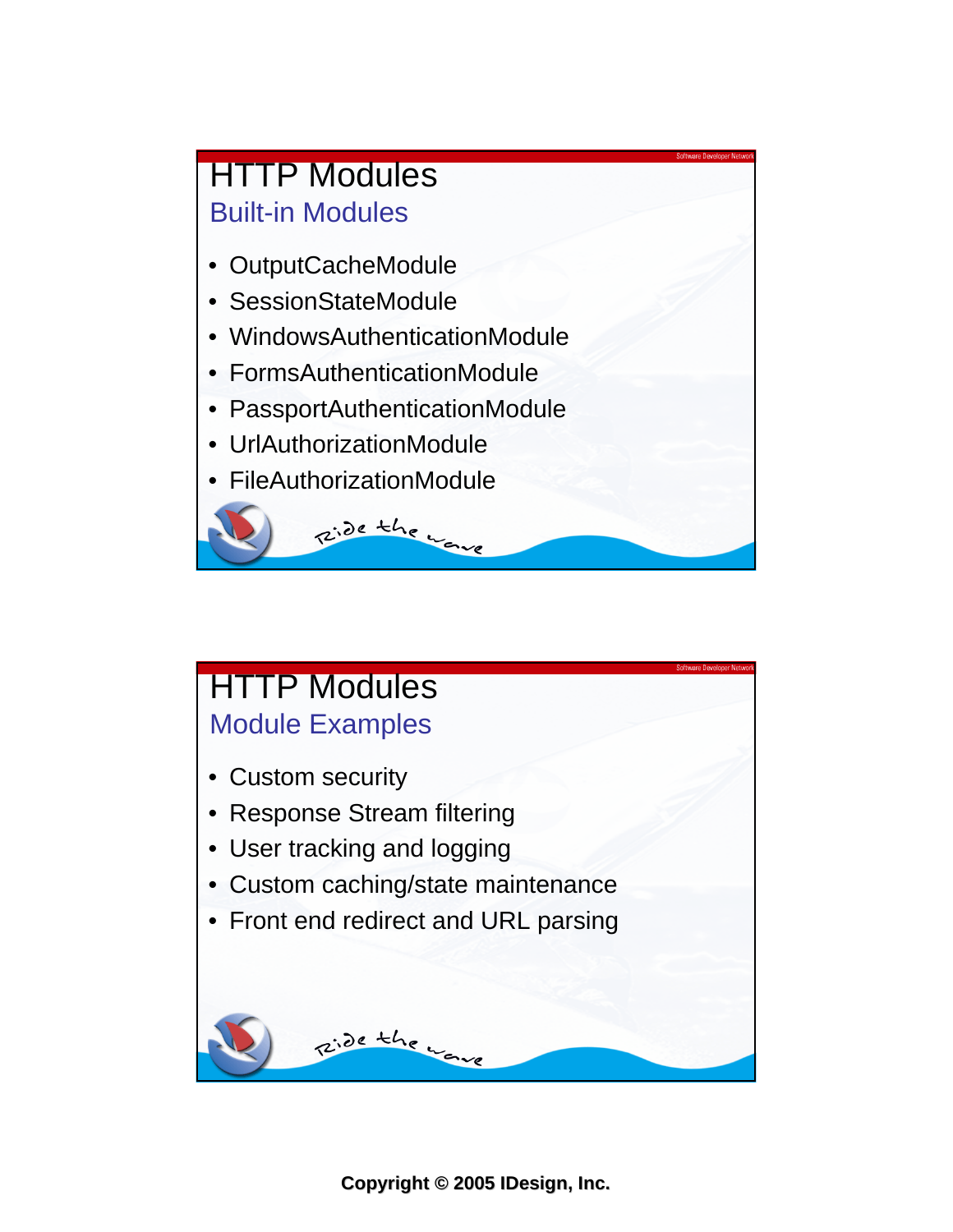

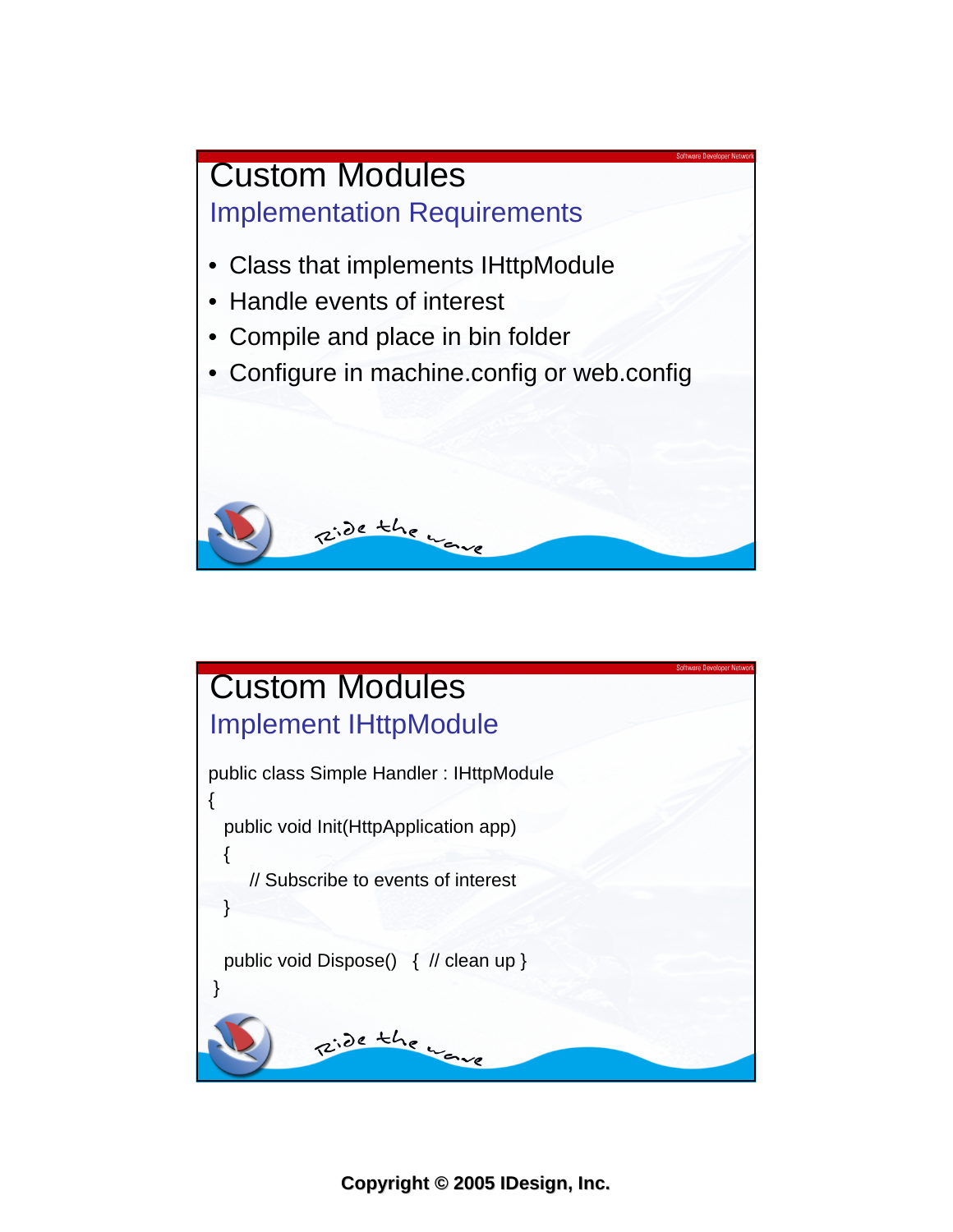

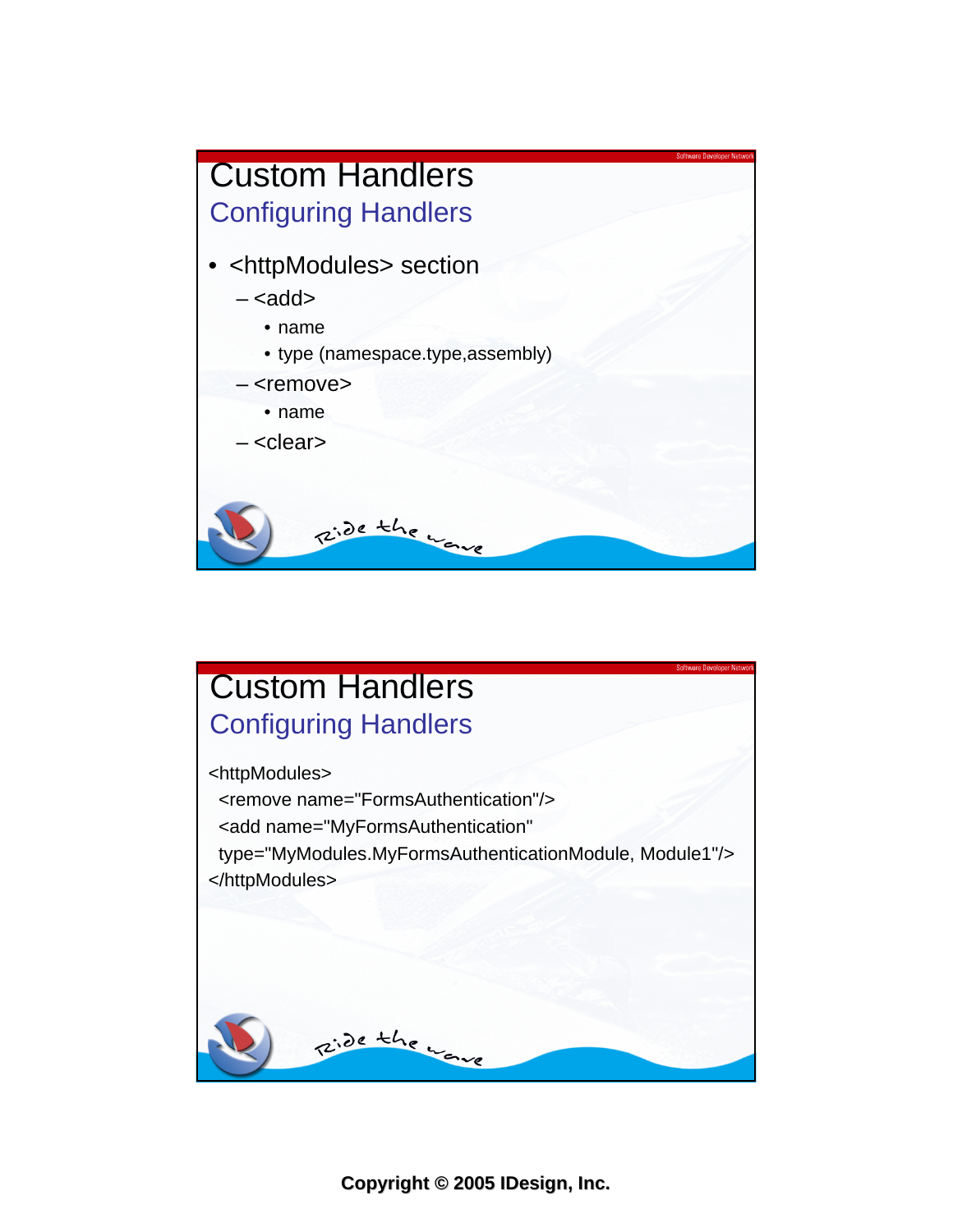

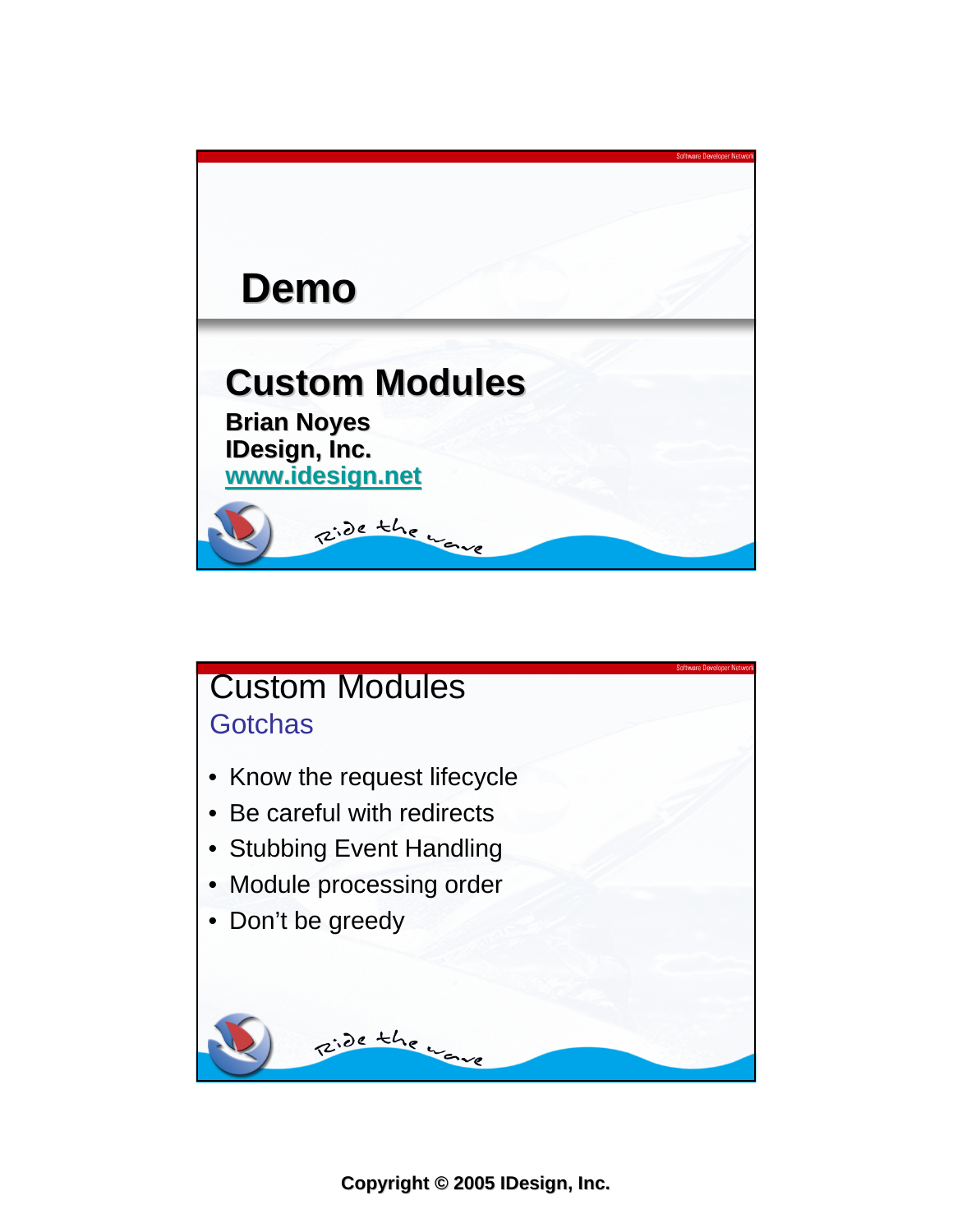

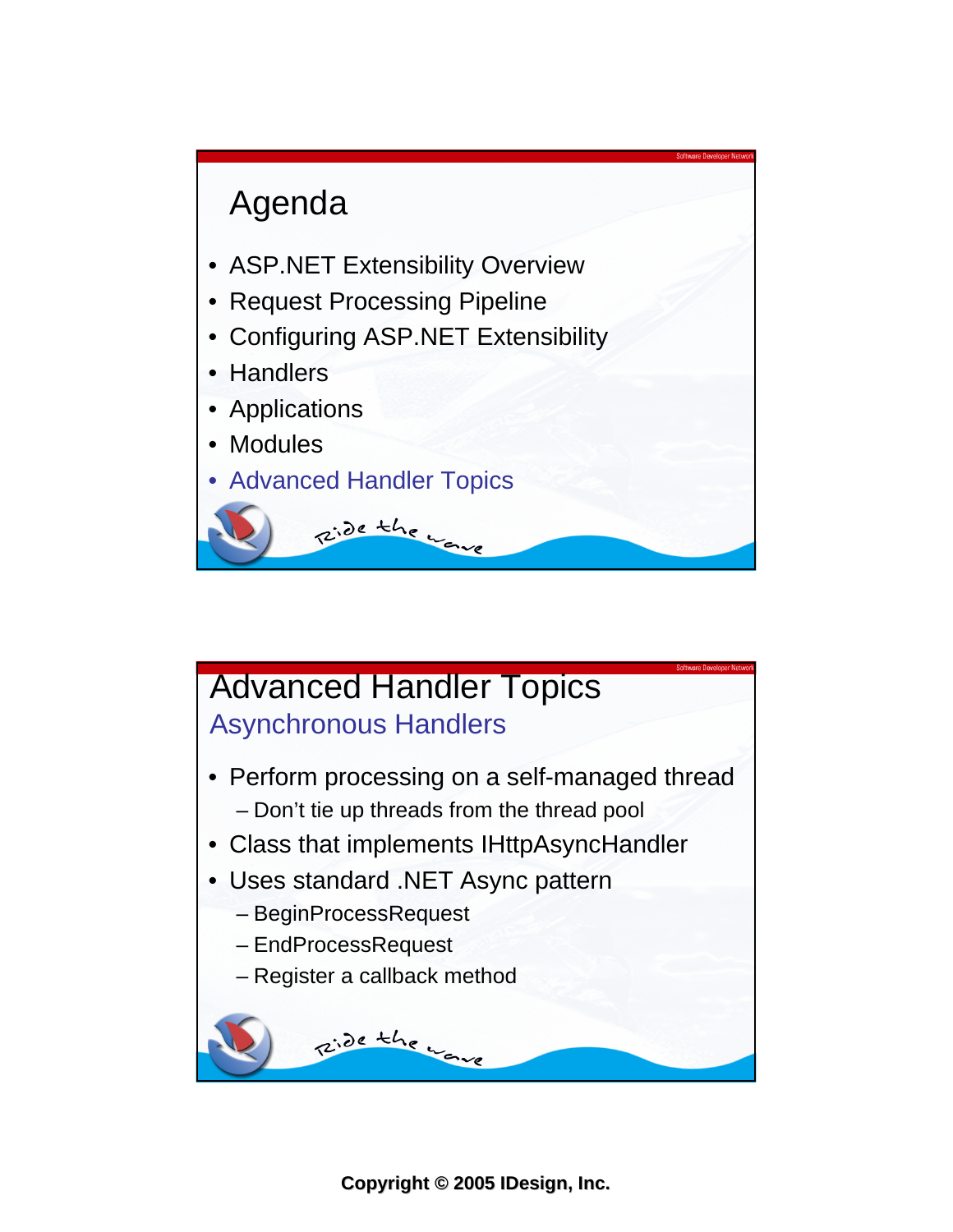



**Copyright Copyright © 2005 IDesign, Inc.**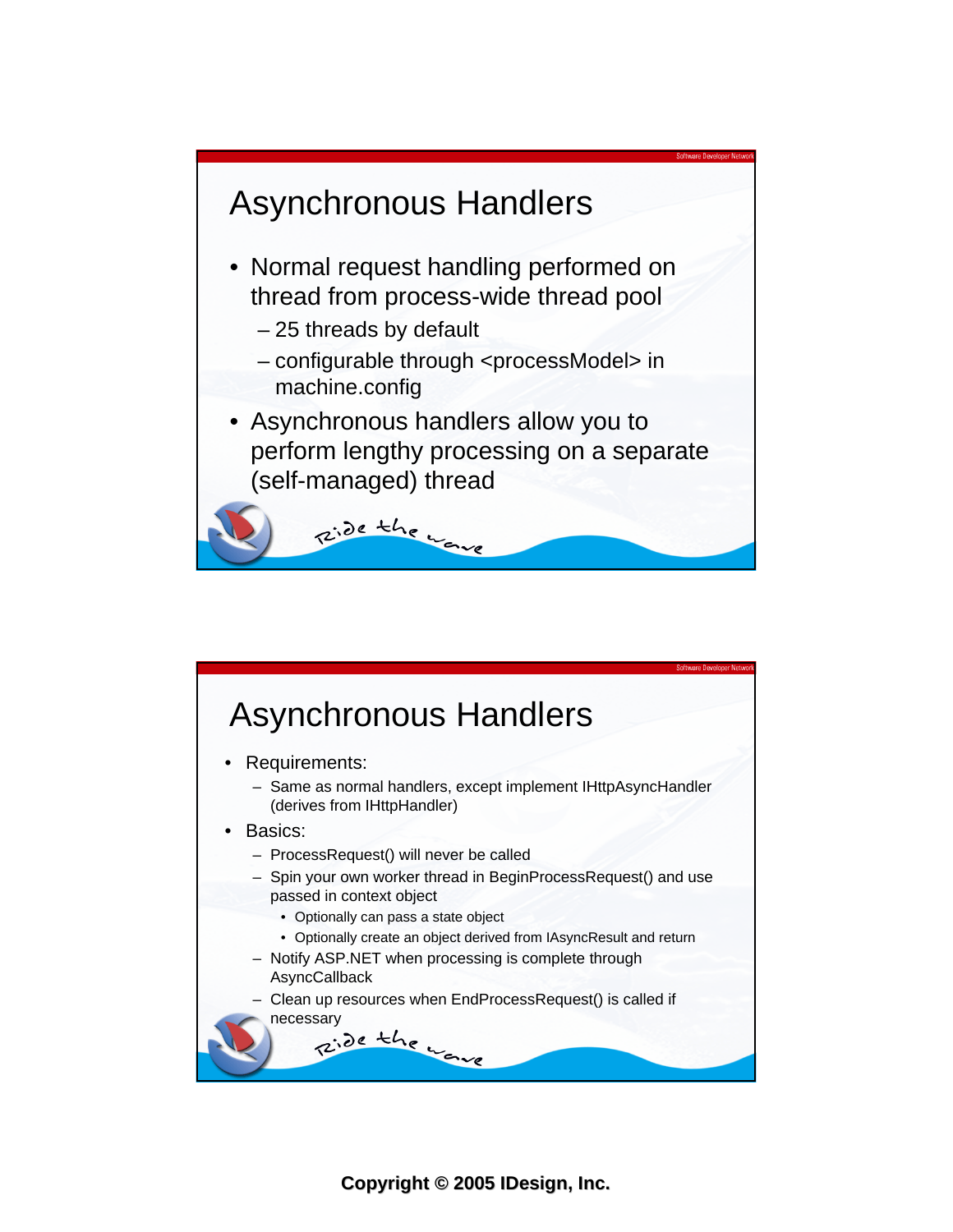

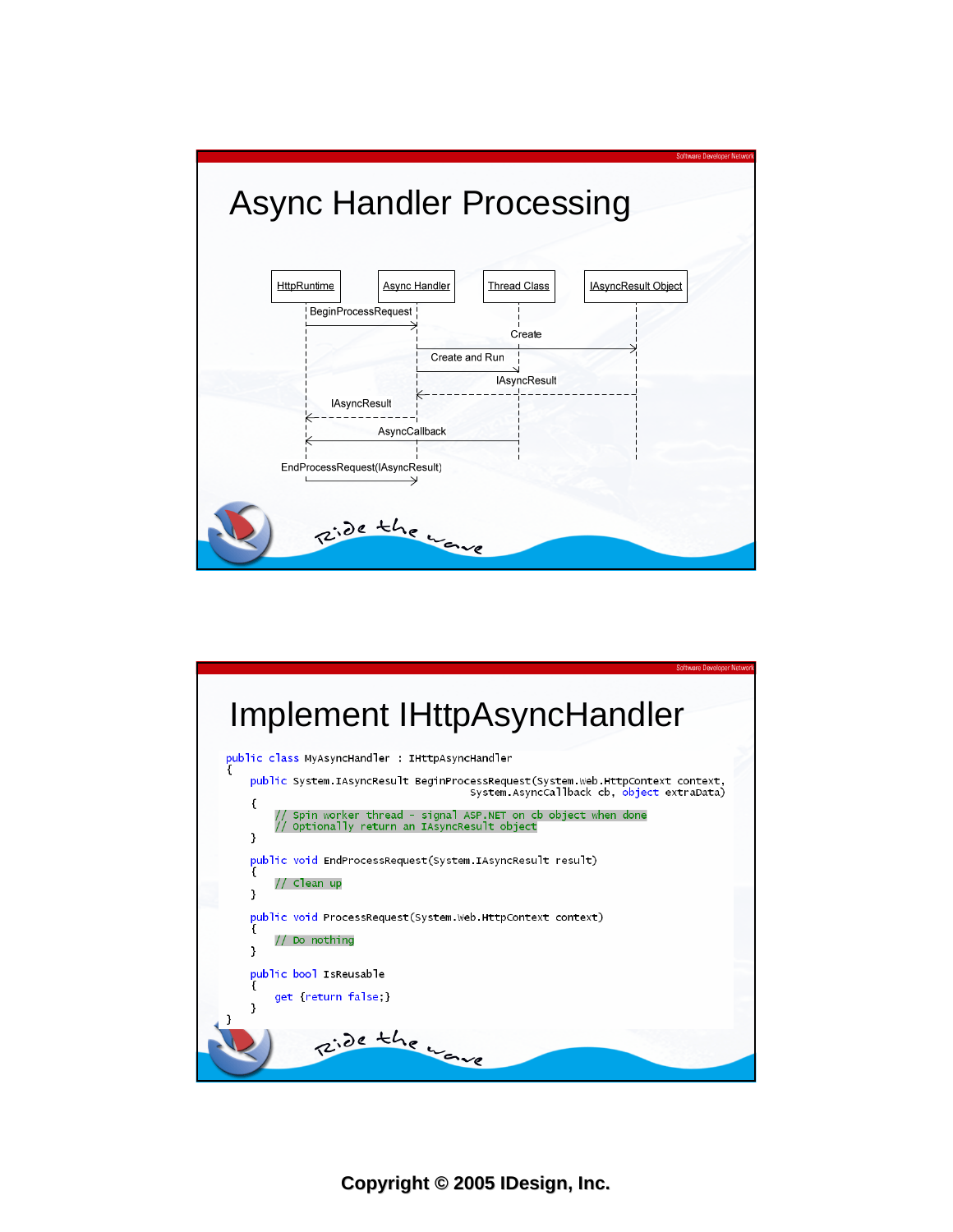